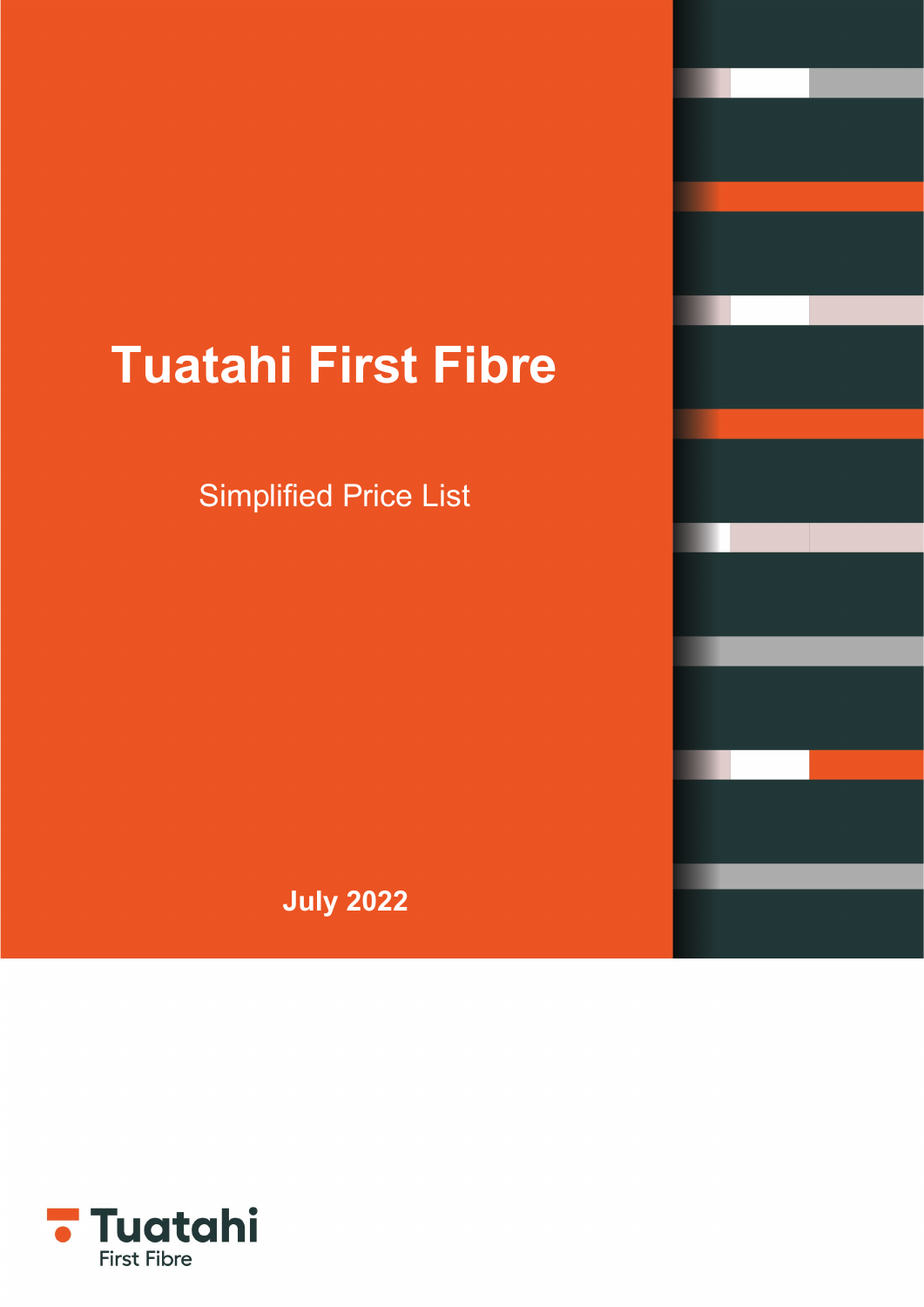## **Contents**

|                | <b>GENERAL</b>                                             | 3              |
|----------------|------------------------------------------------------------|----------------|
| $\mathbf{1}$ . | <b>General Notes</b>                                       | 3              |
|                | <b>WHOLESALE SERVICES</b>                                  | 4              |
| 2.             | Baseband                                                   | 4              |
| 3.             | <b>Bitstream 2 Ultra</b>                                   | 4              |
| 4.             | Bitstream 3                                                | 4              |
| 5.             | Bitstream 3a                                               | 5              |
| 6.             | Bitstream 3b                                               | 5              |
| 7.             | Hyperfibre                                                 | 6              |
| 8.             | P2P Bitstream 4                                            | 6              |
| 9.             | <b>Bitstream Services Education Variants</b>               | 7              |
| 10.            | <b>Bitstream Services Priority User Diversity Variants</b> | $\overline{7}$ |
| 11.            | <b>Critical Response SLA</b>                               | 8              |
| 12.            | Handover Connection (E-NNI) Services                       | 8              |
| 13.            | Direct Fibre Access (DFA) Services                         | 8              |
| 14.            | Fibre Interconnection and Co-Location Services             | 8              |
| 15.            | <b>Ancillary Charges</b>                                   | 9              |
|                | <b>PREMISES NETWORKING</b>                                 | 10             |
| 16.            | <b>Premises Networking Factsheet</b>                       | 10             |
| 17.            | <b>Optional Premises Networking Charges</b>                | 10             |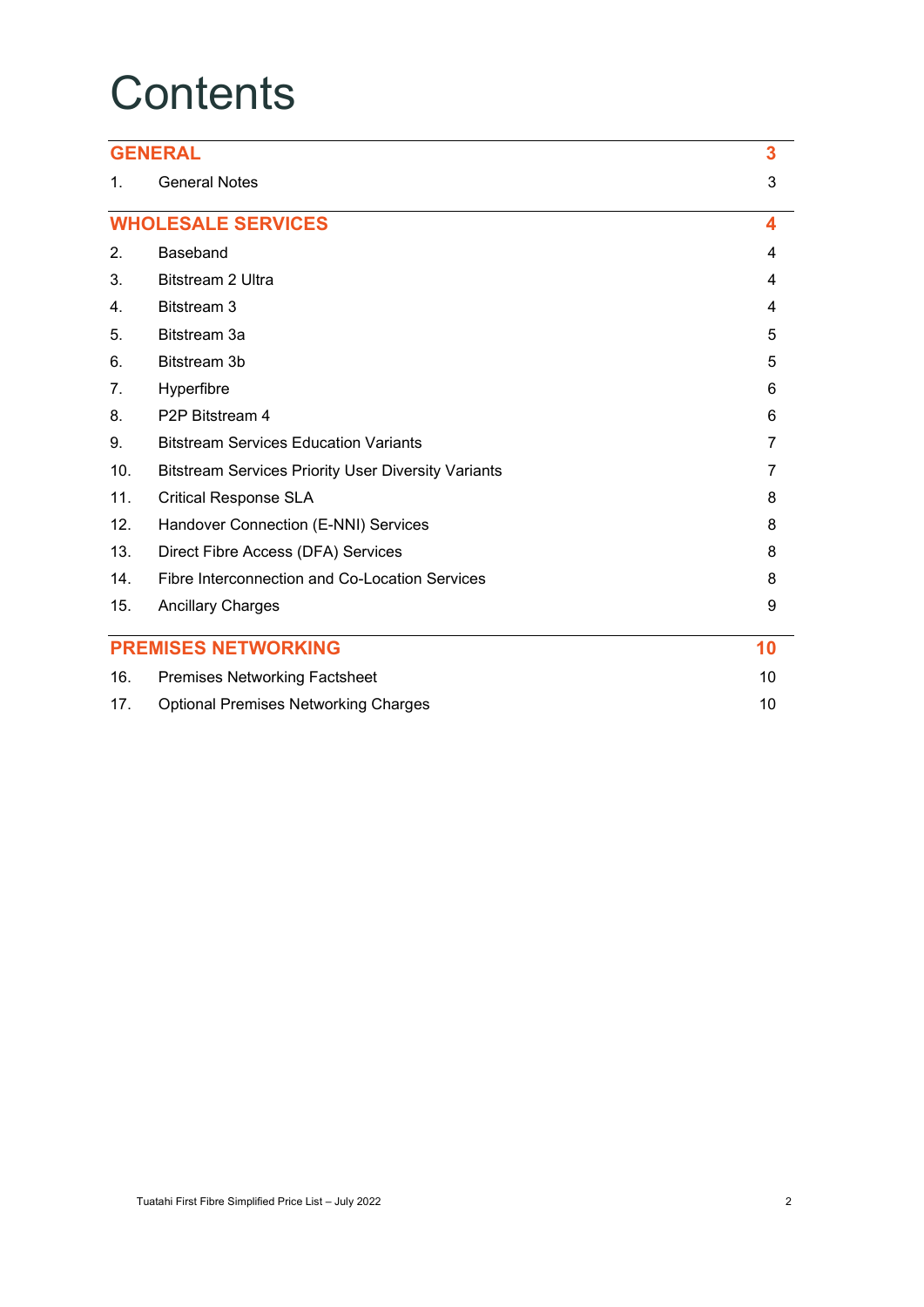## <span id="page-2-0"></span>**General**

#### <span id="page-2-1"></span>**1. General Notes**

- **1.1** All prices stated within this document are GST Exclusive.
- **1.2** This document is intended as a summary only and does not contain all the pricing structures in relation to the Wholesale Service currently provided by Tuatahi First Fibre. For more complete Price List please go to:<https://tuatahifibre.co.nz/knowledge-basket/>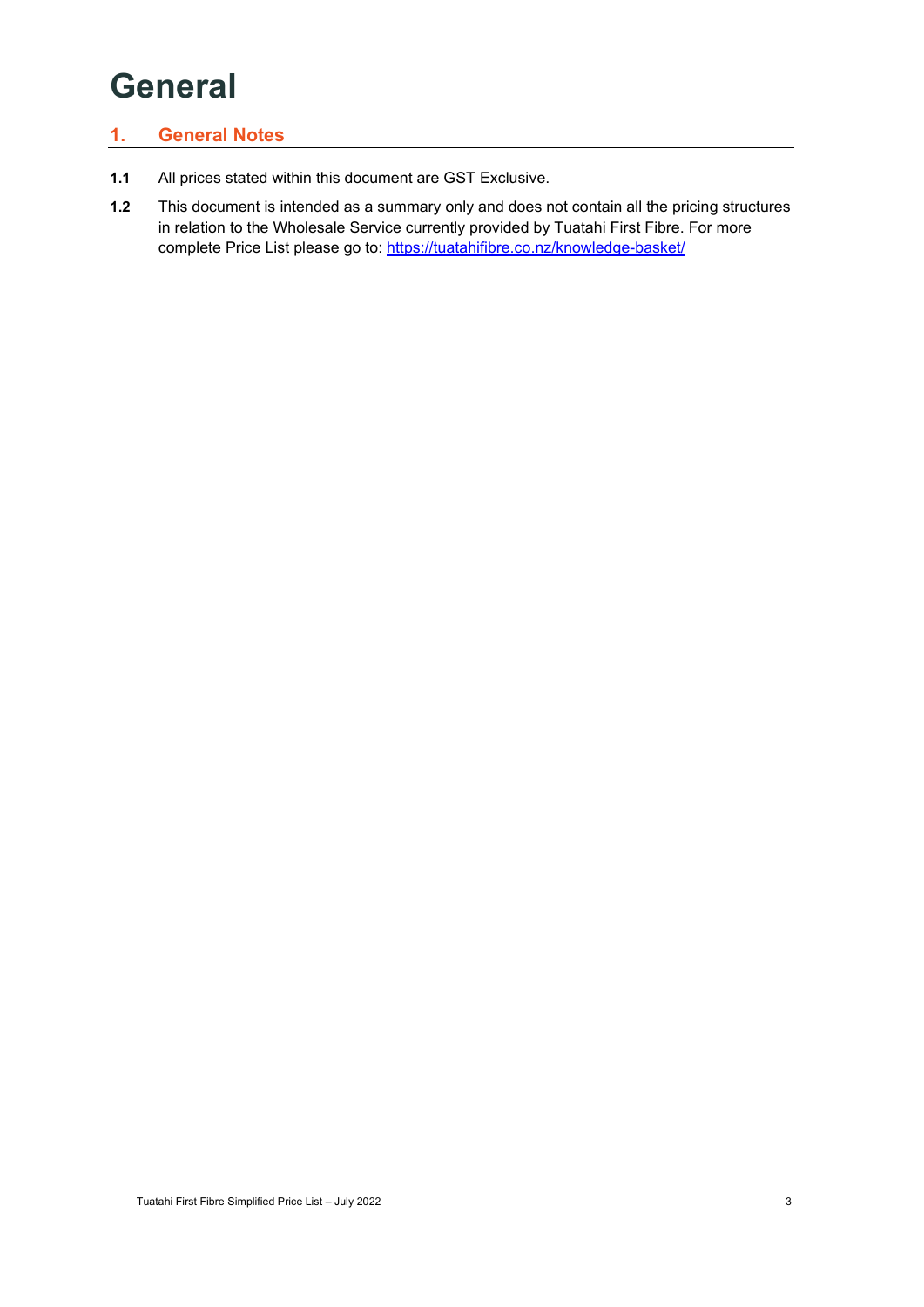### <span id="page-3-0"></span>**Wholesale Services**

#### <span id="page-3-1"></span>**Baseband**

| <b>Baseband</b>              |                       |                       |  |  |  |  |  |  |
|------------------------------|-----------------------|-----------------------|--|--|--|--|--|--|
| <b>Access</b>                | <b>Site Type</b>      | <b>Cost Per Month</b> |  |  |  |  |  |  |
| Baseband (Greenfield)        | Greenfield            | \$27.06               |  |  |  |  |  |  |
| Baseband (Brownfield)        | <b>Brownfield</b>     | \$31.39               |  |  |  |  |  |  |
| <b>Additional Voice Port</b> | Greenfield/Brownfield | \$16.23               |  |  |  |  |  |  |

#### <span id="page-3-2"></span>**Bitstream 2 Ultra**

| <b>Bitstream 2 Ultra</b>                       |                                |                                    |     |                                 |                                   |     |                |                      |
|------------------------------------------------|--------------------------------|------------------------------------|-----|---------------------------------|-----------------------------------|-----|----------------|----------------------|
|                                                |                                |                                    |     | <b>Service Bandwidth (Mbps)</b> |                                   |     |                |                      |
| <b>Product Name</b>                            | <b>Headline</b><br><b>Rate</b> | <b>High</b><br><b>Priority CIR</b> |     | Low<br><b>Priority</b>          | <b>Low Priority</b><br><b>EIR</b> |     | <b>Segment</b> | <b>Cost</b><br>Per   |
|                                                | (Mbps)                         | <b>Down</b>                        | Up  | CIR (Sym.)                      | <b>Down</b>                       | Up  |                | <b>Month</b>         |
| Bitstream 2 Ultra 30/10 2.5/2.5 <sup>1</sup>   | 50/10                          | 2.5                                | 2.5 | 2.5                             | 50                                | 20  | <b>Res</b>     | \$45.99              |
| Bitstream 2 Ultra 30/10 10/2.5 <sup>1</sup>    | 50/10                          | 10                                 | 2.5 | 2.5                             | 50                                | 20  | Res            | \$50.06              |
| Bitstream 2 Ultra $30/10$ 5/5 <sup>1</sup>     | 50/10                          | 5                                  | 5   | 2.5                             | 50                                | 20  | Bus/Res        | \$54.06              |
| Bitstream 2 Ultra 50/20 2.5/2.5                | 50/20                          | 2.5                                | 2.5 | 2.5                             | 50                                | 20  | <b>Res</b>     | \$45.99              |
| Bitstream 2 Ultra 50/20 5/5                    | 50/20                          | 5                                  | 5   | 2.5                             | 50                                | 20  | <b>Bus</b>     | \$54.06              |
| Bitstream 2 Ultra 100/20 2.5/2.5 <sup>1</sup>  | 300/100                        | 2.5                                | 2.5 | 2.5                             | 300                               | 100 | Res            | \$47.87 <sup>2</sup> |
| Bitstream 2 Ultra 100/50 2.5/2.5               | 100/50                         | 2.5                                | 2.5 | 2.5                             | 100                               | 50  | Bus/Res        | \$54.01              |
| Bitstream 2 Ultra 100/50 10/2.5                | 100/50                         | 10                                 | 2.5 | 2.5                             | 100                               | 50  | Bus/Res        | \$57.09              |
| Bitstream 2 Ultra 100/100 2.5/2.5 <sup>1</sup> | 300/300                        | 2.5                                | 2.5 | 2.5                             | 300                               | 300 | Bus/Res        | \$59.53              |
| Bitstream 2 Ultra 200/20 2.5/2.5 <sup>1</sup>  | 300/300                        | 2.5                                | 2.5 | 2.5                             | 300                               | 300 | Bus/Res        | \$59.53              |
| Bitstream 2 Ultra 200/100 2.5/2.5 <sup>1</sup> | 300/300                        | 2.5                                | 2.5 | 2.5                             | 300                               | 300 | <b>Bus/Res</b> | \$59.53              |
| Bitstream 2 Ultra 200/200 2.5/2.5 <sup>1</sup> | 500/500                        | 2.5                                | 2.5 | 2.5                             | 500                               | 500 | Bus/Res        | \$70.35              |
| Bitstream 2 Ultra Max/20 2.5/2.5               | Max/20                         | 2.5                                | 2.5 | 2.5                             | Max <sup>3</sup>                  | 20  | <b>Res</b>     | \$70.35              |
| Bitstream 2 Ultra 1G/500 2.5/2.5               | 1G/500                         | 2.5                                | 2.5 | 2.5                             | Max <sup>3</sup>                  | 500 | <b>Res</b>     | \$59.53              |
| Bitstream 2 Ultra 1G/500 2.5/2.5 (Bus)         | 1G/500                         | 2.5                                | 2.5 | 2.5                             | Max <sup>3</sup>                  | 500 | <b>Bus</b>     | \$81.17              |

#### <span id="page-3-3"></span>**Bitstream 3**

| <b>Bitstream 3</b>  |                                                                |     |                |                       |  |  |  |  |
|---------------------|----------------------------------------------------------------|-----|----------------|-----------------------|--|--|--|--|
| <b>Product Name</b> | <b>Service Bandwidth</b><br>(High Priority CIR, EIR =0) (Mbps) |     | <b>Segment</b> | <b>Cost Per Month</b> |  |  |  |  |
|                     | <b>Down</b>                                                    | Up  |                |                       |  |  |  |  |
| Bitstream 3 2.5/2.5 | 2.5                                                            | 2.5 | Bus/Res        | \$133.92              |  |  |  |  |
| Bitstream 3 10/10   | 10                                                             | 10  | Bus/Res        | \$146.09              |  |  |  |  |
| Bitstream 3 20/20   | 20                                                             | 20  | Bus/Res        | \$162.33              |  |  |  |  |
| Bitstream 3 30/30   | 30                                                             | 30  | Bus/Res        | \$178.57              |  |  |  |  |
| Bitstream 3 40/40   | 40                                                             | 40  | <b>Bus/Res</b> | \$194.80              |  |  |  |  |
| Bitstream 3 50/50   | 50                                                             | 50  | <b>Bus/Res</b> | \$211.03              |  |  |  |  |

<span id="page-3-4"></span><sup>1</sup> This service component will change on 31 July 2022 to represent the actual product speeds, the actual speeds are specified in the service description for Bitstream 2 Ultra in table 3.4.6

<span id="page-3-5"></span><sup>2</sup> The price for Bitstream 2 Ultra 100/20 2.5/2.5 will change from 1 March 2023 to \$49.78.

<span id="page-3-6"></span><sup>&</sup>lt;sup>3</sup> Max refers to GPON service offered at a maximum line speed rate of 1 Gbps.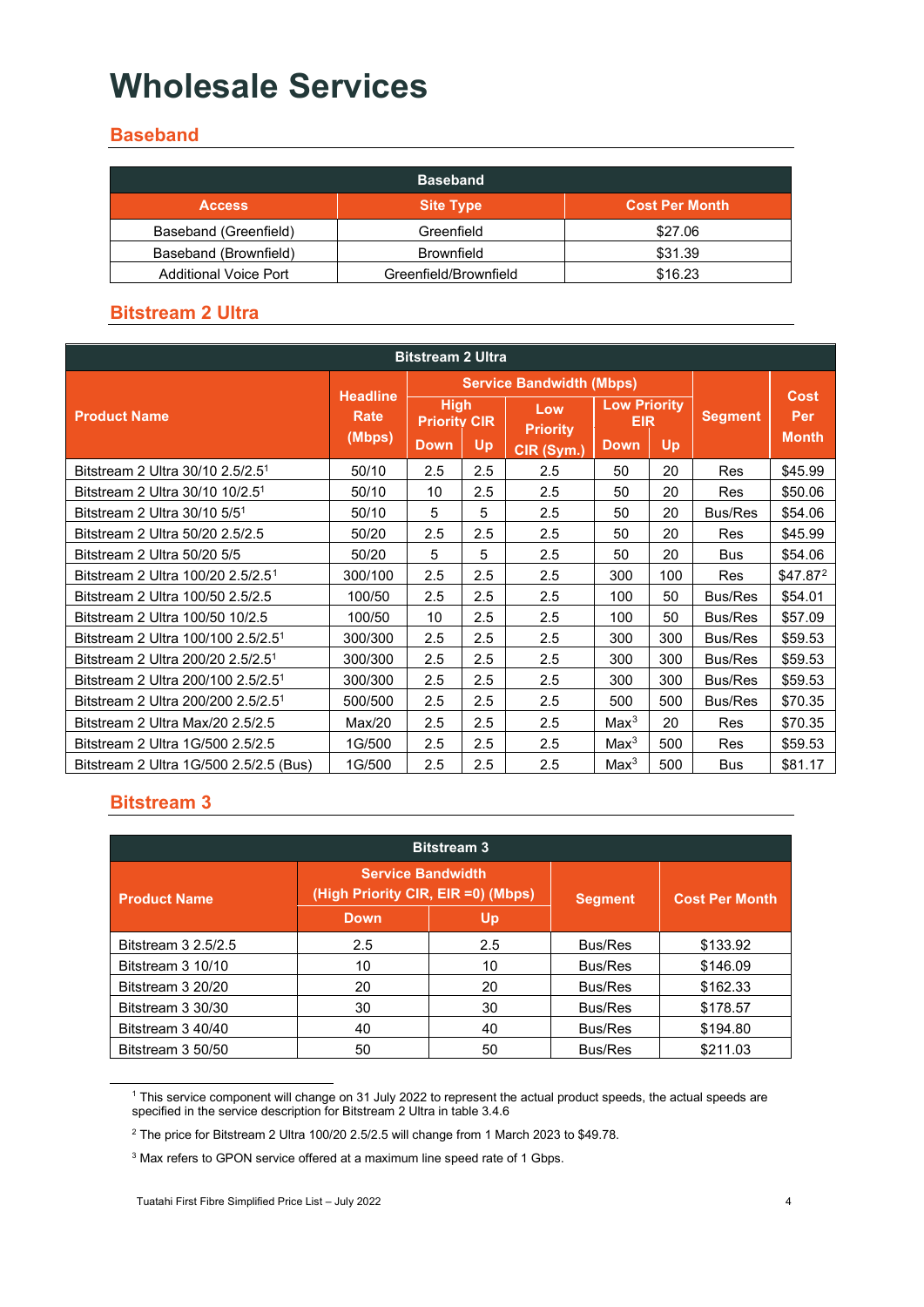| <b>Bitstream 3</b>  |                                                                |     |                |                        |  |  |  |  |
|---------------------|----------------------------------------------------------------|-----|----------------|------------------------|--|--|--|--|
| <b>Product Name</b> | <b>Service Bandwidth</b><br>(High Priority CIR, EIR =0) (Mbps) |     | <b>Segment</b> | <b>Cost Per Month.</b> |  |  |  |  |
|                     | Down                                                           | Up  |                |                        |  |  |  |  |
| Bitstream 3 60/60   | 60                                                             | 60  | Bus/Res        | \$227.26               |  |  |  |  |
| Bitstream 3 70/70   | 70                                                             | 70  | Bus/Res        | \$243.50               |  |  |  |  |
| Bitstream 3 80/80   | 80                                                             | 80  | Bus/Res        | \$259.73               |  |  |  |  |
| Bitstream 3 90/90   | 90                                                             | 90  | Bus/Res        | \$275.96               |  |  |  |  |
| Bitstream 3 100/100 | 100                                                            | 100 | Bus/Res        | \$292.20               |  |  |  |  |

#### <span id="page-4-0"></span>**Bitstream 3a**

| <b>Bitstream 3a</b>          |                                                                                                              |                                 |                |                                 |          |  |  |  |  |
|------------------------------|--------------------------------------------------------------------------------------------------------------|---------------------------------|----------------|---------------------------------|----------|--|--|--|--|
|                              |                                                                                                              | <b>Service Bandwidth (Mbps)</b> |                |                                 |          |  |  |  |  |
| <b>Product Name</b>          | <b>Low Priority</b><br><b>Low Priority</b><br><b>High Priority</b><br>CIR (Sym.)<br>CIR (Sym.)<br>EIR (Sym.) |                                 | <b>Segment</b> | <b>Cost Per</b><br><b>Month</b> |          |  |  |  |  |
| Bitstream 3a 100/100 2.5/2.5 | 2.5                                                                                                          | 2.5                             | 95             | Bus/Res                         | \$133.92 |  |  |  |  |
| Bitstream 3a 100/100 5/5     | 5                                                                                                            | 2.5                             | 92.5           | Bus/Res                         | \$137.97 |  |  |  |  |
| Bitstream 3a 100/100 7.5/7.5 | 7.5                                                                                                          | 2.5                             | 90             | Bus/Res                         | \$142.03 |  |  |  |  |
| Bitstream 3a 100/100 10/10   | 10                                                                                                           | 2.5                             | 87.5           | Bus/Res                         | \$146.09 |  |  |  |  |
| Bitstream 3a 100/100 20/20   | 20                                                                                                           | 2.5                             | 77.5           | Bus/Res                         | \$162.33 |  |  |  |  |
| Bitstream 3a 100/100 30/30   | 30                                                                                                           | 2.5                             | 67.5           | <b>Bus/Res</b>                  | \$178.57 |  |  |  |  |
| Bitstream 3a 100/100 40/40   | 40                                                                                                           | 2.5                             | 57.5           | Bus/Res                         | \$194.80 |  |  |  |  |
| Bitstream 3a 100/100 50/50   | 50                                                                                                           | 2.5                             | 47.5           | Bus/Res                         | \$211.03 |  |  |  |  |
| Bitstream 3a 100/100 60/60   | 60                                                                                                           | 2.5                             | 37.5           | Bus/Res                         | \$227.26 |  |  |  |  |
| Bitstream 3a 100/100 70/70   | 70                                                                                                           | 2.5                             | 27.5           | Bus/Res                         | \$243.50 |  |  |  |  |
| Bitstream 3a 100/100 80/80   | 80                                                                                                           | 2.5                             | 17.5           | Bus/Res                         | \$259.73 |  |  |  |  |
| Bitstream 3a 100/100 90/90   | 90                                                                                                           | 2.5                             | 7.5            | Bus/Res                         | \$275.96 |  |  |  |  |

#### <span id="page-4-1"></span>**Bitstream 3b**

| <b>Bitstream 3b</b>          |                 |                          |     |                           |                         |     |                 |  |
|------------------------------|-----------------|--------------------------|-----|---------------------------|-------------------------|-----|-----------------|--|
|                              | <b>Headline</b> |                          |     |                           |                         |     |                 |  |
| <b>Product Name</b>          | <b>Rate</b>     | <b>High Priority CIR</b> |     | <b>Low Priority</b>       | <b>Low Priority EIR</b> |     | <b>Cost Per</b> |  |
|                              | (Mbps)          | Up<br><b>Down</b>        |     | <b>CIR</b><br>(Symmetric) | <b>Down</b>             | Up  | <b>Month</b>    |  |
| Bitstream 3b 50/50 2.5/2.5   | 50/50           | 2.5                      | 2.5 | 2.5                       | 50                      | 50  | \$108.22        |  |
| Bitstream 3b 50/50 5/5       | 50/50           | 5                        | 5   | 2.5                       | 50                      | 50  | \$112.28        |  |
| Bitstream 3b 50/50 10/10     | 50/50           | 10                       | 10  | 2.5                       | 50                      | 50  | \$120.39        |  |
| Bitstream 3b 50/50 20/20     | 50/50           | 20                       | 20  | 2.5                       | 50                      | 50  | \$136.62        |  |
| Bitstream 3b 50/50 30/30     | 50/50           | 30                       | 30  | 2.5                       | 50                      | 50  | \$152.86        |  |
| Bitstream 3b 50/50 40/40     | 50/50           | 40                       | 40  | 2.5                       | 50                      | 50  | \$169.10        |  |
| Bitstream 3b 50/50 50/50     | 50/50           | 50                       | 50  | 2.5                       | 50                      | 50  | \$185.33        |  |
| Bitstream 3b 200/200 2.5/2.5 | 200/200         | 2.5                      | 2.5 | 2.5                       | 200                     | 200 | \$189.39        |  |
| Bitstream 3b 200/200 5/5     | 200/200         | 5                        | 5   | $2.5\,$                   | 200                     | 200 | \$193.45        |  |
| Bitstream 3b 200/200 10/10   | 200/200         | 10                       | 10  | 2.5                       | 200                     | 200 | \$201.56        |  |
| Bitstream 3b 200/200 20/20   | 200/200         | 20                       | 20  | 2.5                       | 200                     | 200 | \$217.78        |  |
| Bitstream 3b 200/200 30/30   | 200/200         | 30                       | 30  | 2.5                       | 200                     | 200 | \$234.03        |  |
| Bitstream 3b 200/200 40/40   | 200/200         | 40                       | 40  | 2.5                       | 200                     | 200 | \$250.26        |  |
| Bitstream 3b 200/200 50/50   | 200/200         | 50                       | 50  | $2.5\,$                   | 200                     | 200 | \$266.49        |  |
| Bitstream 3b 200/200 60/60   | 200/200         | 60                       | 60  | 2.5                       | 200                     | 200 | \$282.73        |  |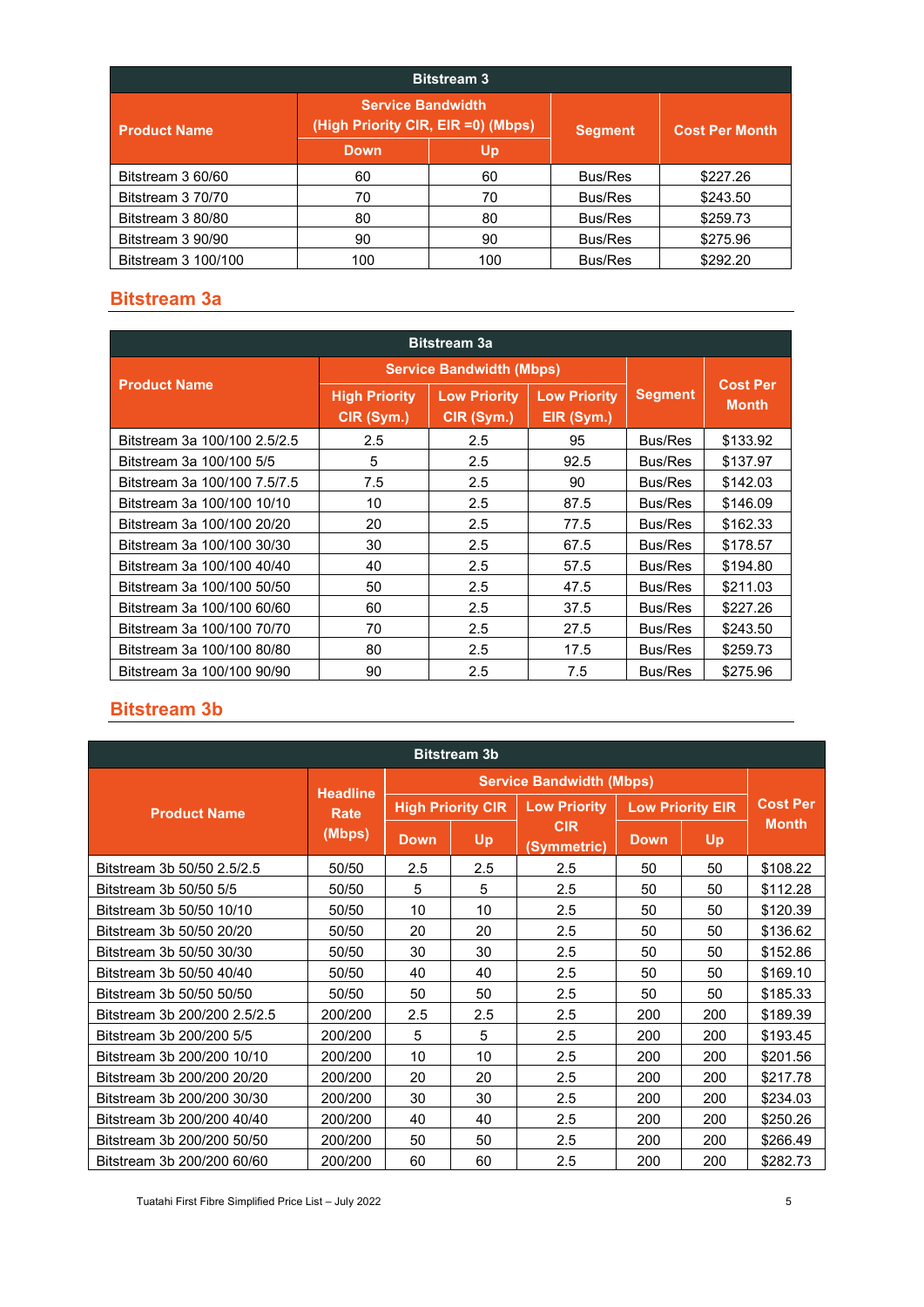| <b>Bitstream 3b</b>          |                 |                          |                                 |                           |                  |     |                 |  |  |
|------------------------------|-----------------|--------------------------|---------------------------------|---------------------------|------------------|-----|-----------------|--|--|
|                              | <b>Headline</b> |                          | <b>Service Bandwidth (Mbps)</b> |                           |                  |     |                 |  |  |
| <b>Product Name</b>          | Rate            | <b>High Priority CIR</b> |                                 | <b>Low Priority</b>       | Low Priority EIR |     | <b>Cost Per</b> |  |  |
|                              | (Mbps)          | <b>Down</b>              | Up                              | <b>CIR</b><br>(Symmetric) | Down             | Up  | <b>Month</b>    |  |  |
| Bitstream 3b 200/200 70/70   | 200/200         | 70                       | 70                              | 2.5                       | 200              | 200 | \$298.96        |  |  |
| Bitstream 3b 200/200 80/80   | 200/200         | 80                       | 80                              | 2.5                       | 200              | 200 | \$315.19        |  |  |
| Bitstream 3b 200/200 90/90   | 200/200         | 90                       | 90                              | 2.5                       | 200              | 200 | \$331.43        |  |  |
| Bitstream 3b 200/200 100/100 | 200/200         | 100                      | 100                             | 2.5                       | 200              | 200 | \$347.66        |  |  |
| Bitstream 3b Max/Max 2.5/2.5 | Max/Max         | 2.5                      | 2.5                             | 2.5                       | Max              | Max | \$297.62        |  |  |
| Bitstream 3b Max/Max 10/10   | Max/Max         | 10                       | 10                              | 2.5                       | Max              | Max | \$309.78        |  |  |

#### <span id="page-5-0"></span>**Hyperfibre**

| <b>Hyperfibre</b>                       |                       |                                    |                                  |                                          |                                 |
|-----------------------------------------|-----------------------|------------------------------------|----------------------------------|------------------------------------------|---------------------------------|
|                                         |                       |                                    | <b>Headline Rate</b><br>(Mbps)   |                                          |                                 |
| <b>Product Name</b>                     | <b>Segment</b>        | <b>Access</b><br><b>Technology</b> | Low<br><b>Priority</b><br>(Sym.) | <b>High</b><br><b>Priority</b><br>(Sym.) | <b>Cost Per</b><br><b>Month</b> |
| Hyperfibre Home 2000/2000               | Home                  | <b>BS2 Ultra</b>                   | 2000                             |                                          | \$83.20                         |
| Hyperfibre Home 4000/4000               | Home                  | <b>BS2 Ultra</b>                   | 4000                             |                                          | \$104.00                        |
| Hyperfibre Small Business 2000/2000 2.5 | <b>Small Business</b> | <b>BS2 Ultra</b>                   | 2000                             | 2.5                                      | \$88.40                         |
| Hyperfibre Small Business 4000/4000 2.5 | <b>Small Business</b> | <b>BS2 Ultra</b>                   | 4000                             | 2.5                                      | \$109.20                        |
| Hyperfibre Business 4000/4000 10        | <b>Business</b>       | BS3b                               | 4000                             | 10                                       | \$270.40                        |
| Hyperfibre Business 4000/4000 20        | <b>Business</b>       | BS3b                               | 4000                             | 20                                       | \$280.80                        |
| Hyperfibre Business 4000/4000 50        | <b>Business</b>       | BS3b                               | 4000                             | 50                                       | \$312.00                        |
| Hyperfibre Business 4000/4000 100       | <b>Business</b>       | BS3b                               | 4000                             | 100                                      | \$364.00                        |

Note: In addition to the transaction charge, an additional upgrade charge will apply as specified in Appendix 1 section 1.15 of the Price List where there is an upgrade of an existing Bitstream GPON ONT to the Hyperfibre ONT.

#### <span id="page-5-1"></span>**P2P Bitstream 4**

| <b>P2P Bitstream 4</b>      |               |  |                                                                       |  |                                 |  |  |
|-----------------------------|---------------|--|-----------------------------------------------------------------------|--|---------------------------------|--|--|
| <b>Product Name</b>         | <b>Access</b> |  | <b>High</b><br><b>Priority CIR</b><br><b>Bandwidth</b><br>(Symmetric) |  | <b>Cost Per</b><br><b>Month</b> |  |  |
| Bitstream 4 100Mbps 10Mbps  | 100M/100M     |  | 10 Mbps                                                               |  | \$308.43                        |  |  |
| Bitstream 4 100Mbps 20Mbps  | 100M/100M     |  | 20 Mbps                                                               |  | \$319.25                        |  |  |
| Bitstream 4 100Mbps 30Mbps  | 100M/100M     |  | 30 Mbps                                                               |  | \$330.07                        |  |  |
| Bitstream 4 100Mbps 50Mbps  | 100M/100M     |  | 50 Mbps                                                               |  | \$351.72                        |  |  |
| Bitstream 4 100Mbps 70Mbps  | 100M/100M     |  | 70 Mbps                                                               |  | \$373.36                        |  |  |
| Bitstream 4 100Mbps 100Mbps | 100M/100M     |  | 100 Mbps                                                              |  | \$405.83                        |  |  |
| Bitstream 4 1Gbps 100Mbps   | 1G/1G         |  | 100 Mbps                                                              |  | \$487.00                        |  |  |
| Bitstream 4 1Gbps 150Mbps   | 1G/1G         |  | 150 Mbps                                                              |  | \$541.11                        |  |  |
| Bitstream 4 1Gbps 200Mbps   | 1G/1G         |  | 200 Mbps                                                              |  | \$595.22                        |  |  |
| Bitstream 4 1Gbps 300Mbps   | 1G/1G         |  | 300 Mbps                                                              |  | \$703.44                        |  |  |
| Bitstream 4 1Gbps 500Mbps   | 1G/1G         |  | 500 Mbps                                                              |  | \$919.88                        |  |  |
| Bitstream 4 1 Gbps 700 Mbps | 1G/1G         |  | 700 Mbps                                                              |  | \$1,136.32                      |  |  |
| Bitstream 4 1 Gbps 1 Gbps   | 1G/1G         |  | 1 Gbps                                                                |  | \$1,460.99                      |  |  |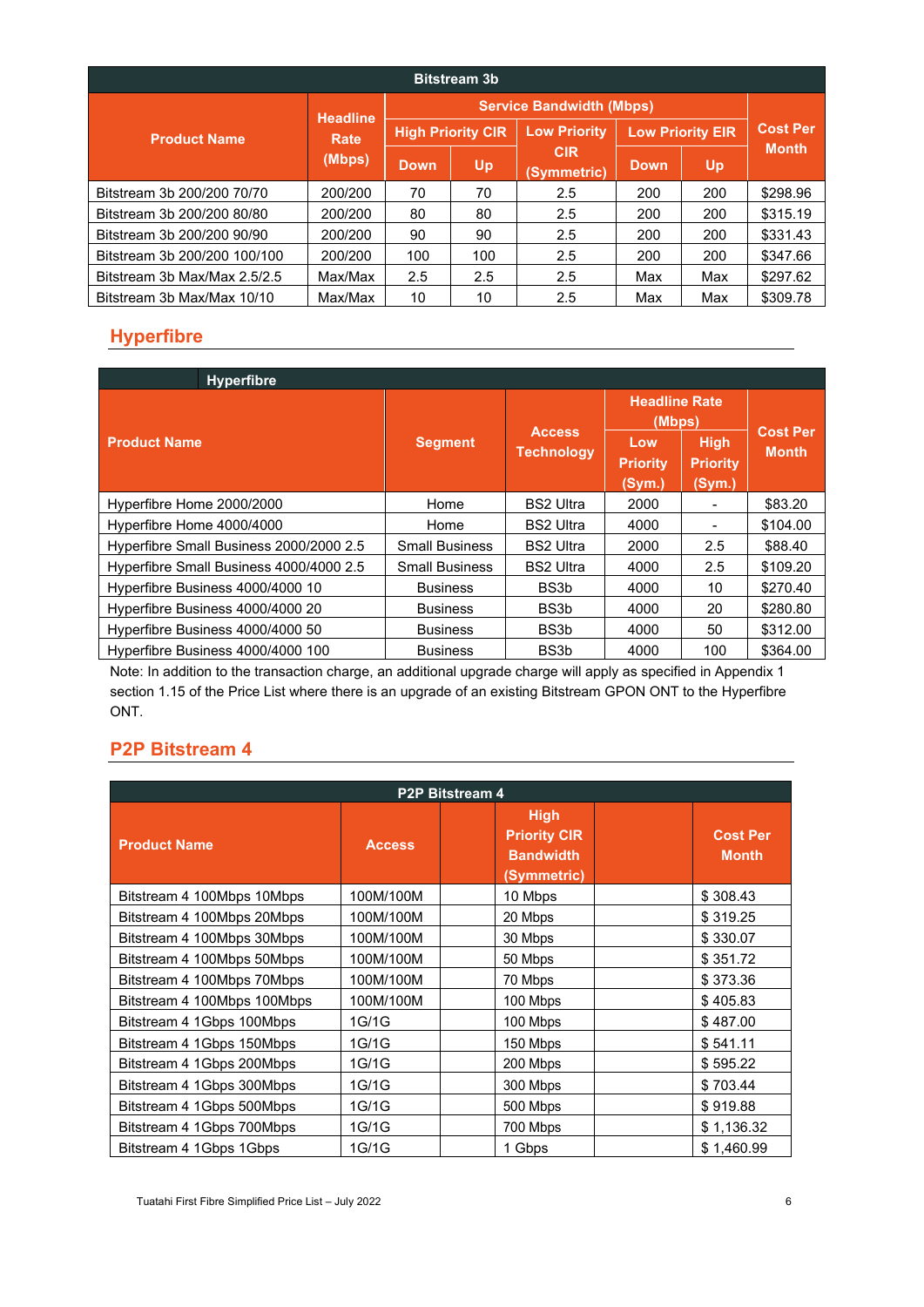| <b>P2P Bitstream 4</b>    |               |                                                                       |                                 |  |  |  |  |  |
|---------------------------|---------------|-----------------------------------------------------------------------|---------------------------------|--|--|--|--|--|
| <b>Product Name</b>       | <b>Access</b> | <b>High</b><br><b>Priority CIR</b><br><b>Bandwidth</b><br>(Symmetric) | <b>Cost Per</b><br><b>Month</b> |  |  |  |  |  |
| Bitstream 4 10Gbps 1Gbps  | 10G/10G       | 1 Gbps                                                                | \$2,434.98                      |  |  |  |  |  |
| Bitstream 4 10Gbps 2Gbps  | 10G/10G       | 2 Gbps                                                                | \$3,517.19                      |  |  |  |  |  |
| Bitstream 4 10Gbps 3Gbps  | 10G/10G       | 3 Gbps                                                                | \$4.599.40                      |  |  |  |  |  |
| Bitstream 4 10Gbps 4Gbps  | 10G/10G       | 4 Gbps                                                                | \$5,681.62                      |  |  |  |  |  |
| Bitstream 4 10Gbps 5Gbps  | 10G/10G       | 5 Gbps                                                                | \$6,763.83                      |  |  |  |  |  |
| Bitstream 4 10Gbps 6Gbps  | 10G/10G       | 6 Gbps                                                                | \$7,846.04                      |  |  |  |  |  |
| Bitstream 4 10Gbps 7Gbps  | 10G/10G       | 7 Gbps                                                                | \$8.928.26                      |  |  |  |  |  |
| Bitstream 4 10Gbps 8Gbps  | 10G/10G       | 8 Gbps                                                                | \$10,010.47                     |  |  |  |  |  |
| Bitstream 4 10Gbps 9Gbps  | 10G/10G       | 9 Gbps                                                                | \$11,092.68                     |  |  |  |  |  |
| Bitstream 4 10Gbps 10Gbps | 10G/10G       | 10 Gbps                                                               | \$12,174.89                     |  |  |  |  |  |

#### <span id="page-6-0"></span>**Bitstream Services Education Variants**

| <b>Bitstream Services Education Variants</b> |                |                                              |                                   |                                      |                                    |                                 |  |  |
|----------------------------------------------|----------------|----------------------------------------------|-----------------------------------|--------------------------------------|------------------------------------|---------------------------------|--|--|
|                                              |                |                                              | <b>Service Bandwidth (Mbps)</b>   |                                      |                                    |                                 |  |  |
| <b>Product Name</b>                          | <b>Access</b>  | <b>High</b><br><b>Priority</b><br>CIR (Sym.) | <b>Low Priority</b><br>CIR (Sym.) | Low<br><b>Priority</b><br>EIR (Sym.) | <b>Access</b><br><b>Technology</b> | <b>Cost Per</b><br><b>Month</b> |  |  |
| BS2 Ultra Educational 30/30 10/10            | $\blacksquare$ | 10                                           | 2.5                               | 50                                   | <b>BS2 Ultra</b>                   | \$54.11                         |  |  |
| BS2 Ultra Educational 50/50 10/10            | $\blacksquare$ | 10                                           | 2.5                               | 50                                   | <b>BS2 Ultra</b>                   | \$62.76                         |  |  |
| BS3a Educational 100/100 10/10               |                | 10                                           | 2.5                               | 87.5                                 | BS3a                               | \$113.64                        |  |  |
| BS3b Education 50/50 10Mbps                  | $\blacksquare$ | 10                                           | 2.5                               | 50                                   | BS3b                               | \$81.17                         |  |  |
| BS3b Education Max/Max 10Mbps                |                | 10                                           | 2.5                               | Max                                  | BS3b                               | \$270.56                        |  |  |
| BS4 Educational 100Mbps 10Mbps               | 100M/100M      | 10                                           | $\blacksquare$                    | $\overline{\phantom{a}}$             | BS4                                | \$227.26                        |  |  |
| BS4 Educational 100Mbps 20Mbps               | 100M/100M      | 20                                           | $\blacksquare$                    |                                      | BS4                                | \$238.09                        |  |  |
| BS4 Educational 100Mbps 30Mbps               | 100M/100M      | 30                                           | $\overline{\phantom{0}}$          |                                      | BS4                                | \$248.91                        |  |  |
| BS4 Educational 100Mbps 50Mbps               | 100M/100M      | 50                                           | $\overline{\phantom{a}}$          | $\blacksquare$                       | BS4                                | \$270.56                        |  |  |
| BS4 Educational 100Mbps 70Mbps               | 100M/100M      | 70                                           | $\overline{\phantom{a}}$          |                                      | BS4                                | \$292.20                        |  |  |
| BS4 Educational 100Mbps 100Mbps              | 100M/100M      | 100                                          | $\qquad \qquad \blacksquare$      |                                      | BS4                                | \$324.67                        |  |  |
| <b>BS4 Educational 1Gbps 100Mbps</b>         | 1G/1G          | 100                                          | $\overline{\phantom{0}}$          |                                      | BS4                                | \$384.19                        |  |  |
| BS4 Educational 1Gbps 150Mbps                | 1G/1G          | 150                                          | $\overline{\phantom{a}}$          | $\overline{\phantom{a}}$             | BS4                                | \$438.30                        |  |  |
| BS4 Educational 1Gbps 200Mbps                | 1G/1G          | 200                                          | $\overline{\phantom{a}}$          | $\blacksquare$                       | BS4                                | \$492.41                        |  |  |
| <b>BS4 Educational 1Gbps 300Mbps</b>         | 1G/1G          | 300                                          | $\overline{\phantom{a}}$          |                                      | BS4                                | \$600.63                        |  |  |
| BS4 Educational 1Gbps 500Mbps                | 1G/1G          | 500                                          | $\overline{\phantom{a}}$          |                                      | BS4                                | \$817.08                        |  |  |
| <b>BS4 Educational 1Gbps 700Mbps</b>         | 1G/1G          | 700                                          | $\blacksquare$                    | $\overline{\phantom{a}}$             | BS4                                | \$1,033.52                      |  |  |
| <b>BS4 Educational 1Gbps 1Gbps</b>           | 1G/1G          | 1 Gbps                                       | $\overline{\phantom{a}}$          |                                      | BS4                                | \$1,358.18                      |  |  |
| Hyperfibre Education 4000/4000 10*           | Education      | 10                                           |                                   | 4000                                 | BS3b                               | \$166.40                        |  |  |
| Hyperfibre Education 4000/4000 20*           | Education      | 20                                           | $\overline{\phantom{a}}$          | 4000                                 | BS3b                               | \$176.80                        |  |  |
| Hyperfibre Education 4000/4000 50*           | Education      | 50                                           | $\overline{\phantom{a}}$          | 4000                                 | BS3b                               | \$208.00                        |  |  |
| Hyperfibre Education 4000/4000 100*          | Education      | 100                                          | $\qquad \qquad \blacksquare$      | 4000                                 | BS3b                               | \$260.00                        |  |  |

<span id="page-6-1"></span>Note \*: Note: In addition to the transaction charge, an additional upgrade charge will apply as specified in Appendix 1 section 1.15 of the Price List where there is an upgrade of an existing Bitstream GPON ONT to the Hyperfibre ONT.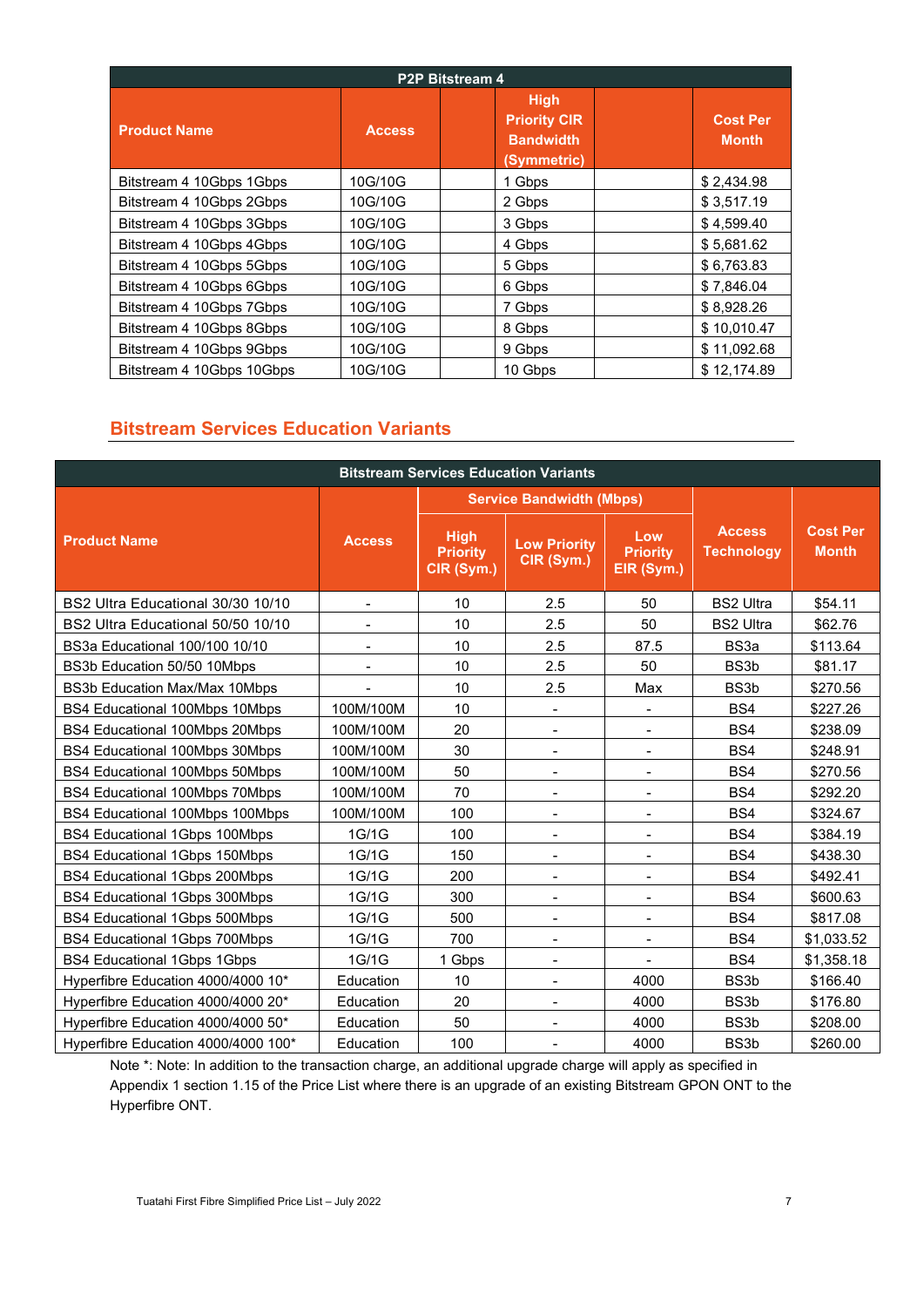#### **Bitstream Services Priority User Diversity Variants**

| <b>Bitstream Service Priority User Diversity &amp; Enhanced SLA Variants</b> |                                         |  |  |
|------------------------------------------------------------------------------|-----------------------------------------|--|--|
| <b>Description</b>                                                           | <b>Cost Per Month</b>                   |  |  |
| Priority User Service route diversity                                        | \$811.66 or Monthly Charge if greater   |  |  |
| Priority User Service route and entry point diversity                        | \$1,623.32 or Monthly Charge if greater |  |  |
| Priority User Service Route, entry point and CO diversity                    | <b>POA</b>                              |  |  |

#### <span id="page-7-0"></span>**Critical Response SLA**

| <b>Critical Response SLA</b>                                                                                                              |                                                                                       |  |  |
|-------------------------------------------------------------------------------------------------------------------------------------------|---------------------------------------------------------------------------------------|--|--|
| <b>Description</b>                                                                                                                        | <b>Cost Per Month</b>                                                                 |  |  |
| The Critical Response SLA is where TFF offers to use all<br>reasonable endeavours to achieve a target on-site<br>attendance timeframe of: | \$860.36 one off charge. If SLA timeframes are<br>not met this charge is not applied. |  |  |
| 2 hours for metro areas (HN, CB, TAW, TGA,<br>$\bullet$<br>WAN, NP); or                                                                   |                                                                                       |  |  |
| 4 hours for non-metro areas (HAW, TOK), in<br>$\bullet$<br>response to a fault that is preventing the supply<br>of a Service.             |                                                                                       |  |  |

<span id="page-7-1"></span>Note: Please refer to the Critical Response Factsheet on our website for further information.

#### **Handover Connection (E-NNI) Services**

| <b>Handover Connection (E-NNI) Services</b> |                       |
|---------------------------------------------|-----------------------|
| <b>Service</b>                              | <b>Cost Per Month</b> |
| E-NNI Port - 1 Gbps Handover Connection     | \$108.22              |
| E-NNI Port - 10 Gbps Handover Connection    | \$324.67              |

#### <span id="page-7-2"></span>**Direct Fibre Access (DFA) Services**

| <b>Direct Fibre Access (DFA) Services</b>                                          |                       |  |  |
|------------------------------------------------------------------------------------|-----------------------|--|--|
| <b>Service</b>                                                                     | <b>Cost Per Month</b> |  |  |
| Direct Fibre Access (DFA) Service                                                  | \$270.56              |  |  |
| Layer 1 DFA Enhanced SLA 1 (additional to Monthly Charges for above services)      | \$27.06               |  |  |
| Layer 1 DFA Enhanced SLA 2 (additional to Monthly Charges for above services)      | \$54.11               |  |  |
| Layer 1 DFA Enhanced SLA 3 (additional to Monthly Charges for above services)      | \$108.22              |  |  |
| DFA - Priority User Service route diversity (Default SLA Only)                     | \$811.66              |  |  |
| DFA - Priority User Service route and entry point diversity (Default SLA Only)     | \$1,623.32            |  |  |
| DFA - Priority User Service Route, entry point and CO diversity (Default SLA Only) | <b>POA</b>            |  |  |

#### <span id="page-7-3"></span>**Fibre Interconnection and Co-Location Services**

| <b>Fibre Interconnection and Co-Location Services</b>                  |                       |
|------------------------------------------------------------------------|-----------------------|
| <b>Service</b>                                                         | <b>Cost Per Month</b> |
| <b>Fibre Patch Service</b>                                             | \$10.83               |
| Inter-CO Fibre Service between Hamilton POIs, or between Tauranga POIs | \$270.56              |
| Inter-CO Fibre Service between Ngaruawahia POI and Hamilton West POI   | \$844.66              |
| Inter-CO Fibre Service between Matangi POI and Hamilton East POI       | \$844.66              |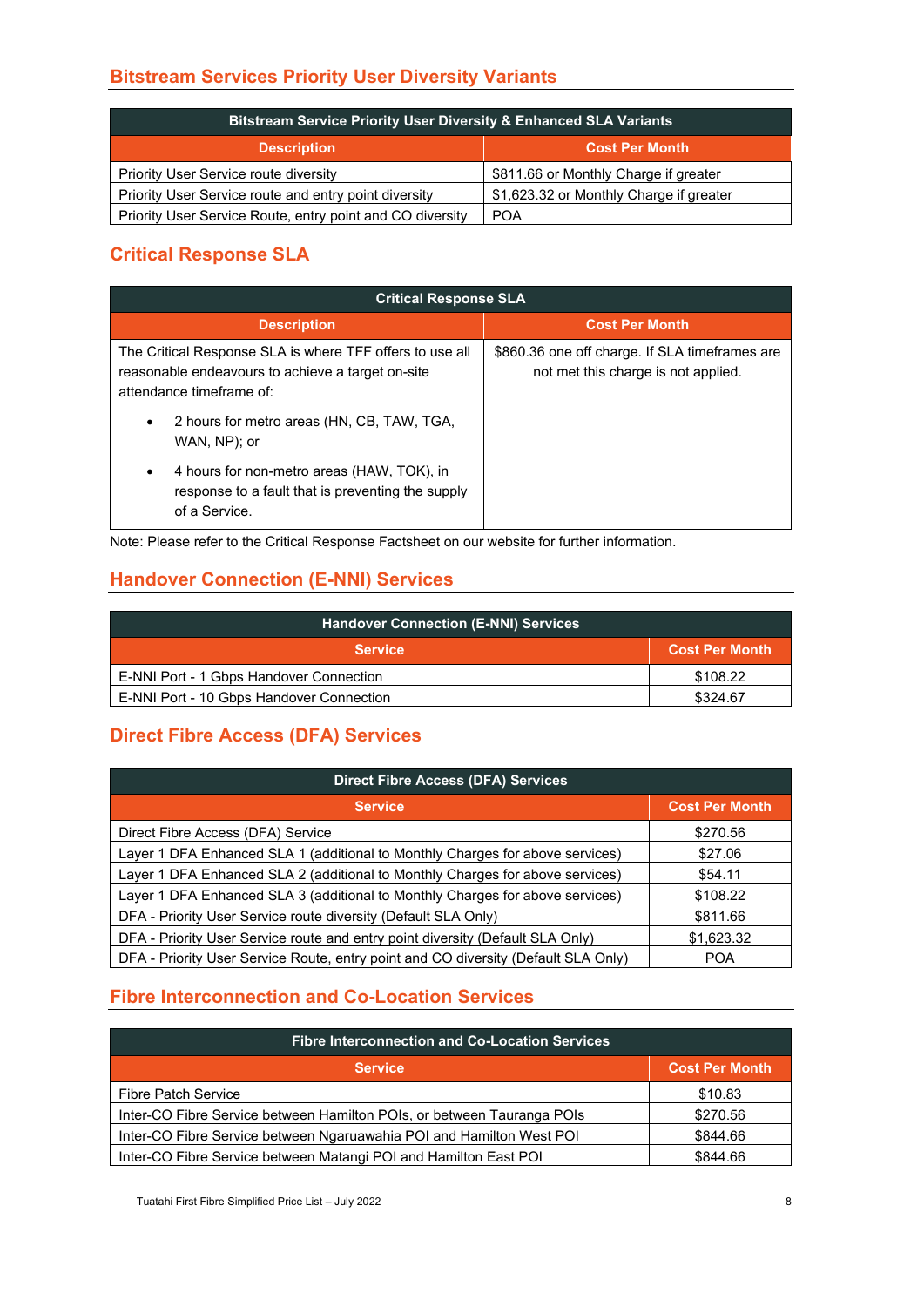| <b>Fibre Interconnection and Co-Location Services</b>                                |                       |  |
|--------------------------------------------------------------------------------------|-----------------------|--|
| <b>Service</b>                                                                       | <b>Cost Per Month</b> |  |
| Inter-CO Fibre Service between Matangi POI and Cambridge POI                         | \$844.66              |  |
| Inter-CO Fibre Service between Cambridge POI and Hamilton East POI                   | \$844.66              |  |
| Inter-CO Fibre Service between Cambridge POI and Te Awamutu POI                      | \$527.90              |  |
| Inter-CO Fibre Service between Te Awamutu POI and Hamilton West POI                  | \$844.66              |  |
| Inter-CO Fibre Service between Papamoa POI and Tauranga East POI                     | \$844.66              |  |
| Fibre Interconnection Service Enhanced SLA 1 (additional to Monthly Charges for      | \$27.06               |  |
| above services)                                                                      |                       |  |
| Fibre Interconnection Service Enhanced SLA 2 (additional to Monthly Charges for      | \$54.11               |  |
| above services)                                                                      |                       |  |
| Fibre Interconnection Service Enhanced SLA 3 (additional to Monthly Charges for      | \$108.22              |  |
| above services)                                                                      |                       |  |
| Inter-CO Fibre Service diversity between Hamilton POIs, or between Tauranga POIs     | \$811.66              |  |
| (Default SLA Only)                                                                   |                       |  |
| Inter-CO Fibre Service Diversity and entry point diversity between Hamilton POIs, or | \$1,623.32            |  |
| between Tauranga POIs (Default SLA Only)                                             |                       |  |
| Central Office and POI Co-location Service                                           | \$1,623.32            |  |

#### <span id="page-8-0"></span>**Ancillary Charges**

| <b>Ancillary Charges</b>                        |                                                                                                                                                                                                                                                                                                                                                                                                                                                 |                                                        |  |
|-------------------------------------------------|-------------------------------------------------------------------------------------------------------------------------------------------------------------------------------------------------------------------------------------------------------------------------------------------------------------------------------------------------------------------------------------------------------------------------------------------------|--------------------------------------------------------|--|
| <b>Service</b>                                  | <b>Description</b>                                                                                                                                                                                                                                                                                                                                                                                                                              | <b>Charge</b>                                          |  |
| No Fault Found (Truck<br>Roll)                  | Fixed charge for fault call that is closed "no LFC fault<br>found" and requires a truck roll.                                                                                                                                                                                                                                                                                                                                                   | \$113.44                                               |  |
| No Fault Found (No<br>Truck Roll)               | Fixed charge for fault call that is closed "no LFC fault<br>found" and does not require a truck roll.                                                                                                                                                                                                                                                                                                                                           | \$43.28                                                |  |
| Inability to complete<br>request (Cancellation) | Fixed charge for work that cannot be completed either<br>because:<br>of cancellation by Service Provider or End User<br>after order has been passed to service<br>company, or<br>where access cannot be gained to End Users<br>$\bullet$<br>site at the agreed time where visit is required to<br>deliver Service, for a reason not caused by the<br>LFC.<br>This charge will not apply where access was prevented<br>by a Force Majeure event. | \$183.98                                               |  |
| Internal removal or<br>relocation of ONT        | Relocation of a service instance of a Bitstream Service or<br>a Direct Fibre Access Service at a Premises (i.e. there is<br>no transfer).                                                                                                                                                                                                                                                                                                       | <b>Business</b><br>\$395.01<br>Residential<br>\$156.93 |  |
| Bitstream transfer L1                           | The change in termination of a fibre on the MOFDF on<br>request or to transfer of the Bitstream Service connected<br>to an End User's premises from one Service Provider to<br>another, as authorised by the End User.                                                                                                                                                                                                                          | POA charge based<br>on time & materials                |  |
| Bitstream transfer L2                           | The transfer of the Bitstream Service connected to an<br>End User's Premises from one Service Provider to<br>another, as authorised by the End User by change of port<br>mapping.                                                                                                                                                                                                                                                               | \$26.98                                                |  |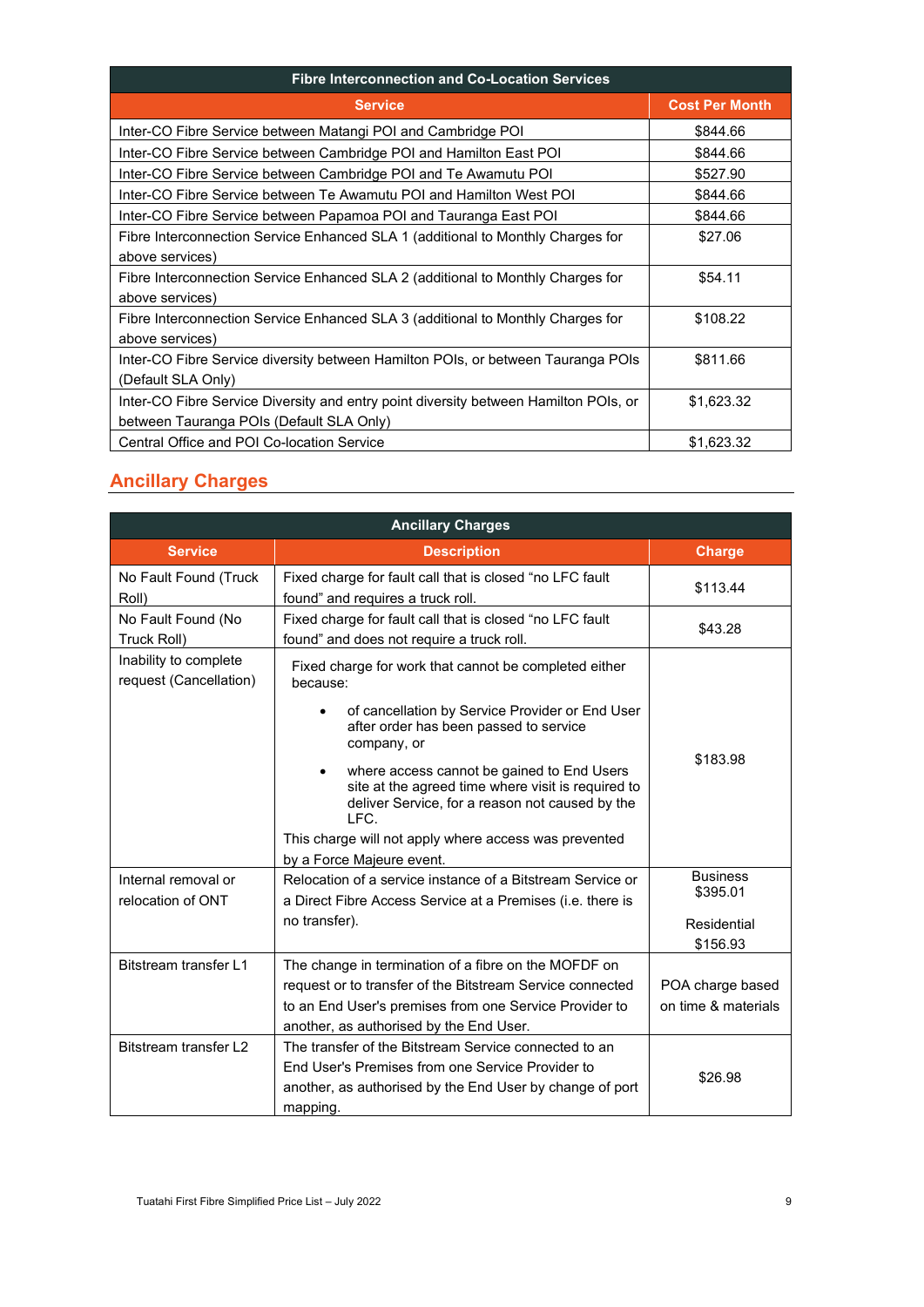## <span id="page-9-0"></span>**Premises Networking**

#### <span id="page-9-1"></span>**Premises Networking Factsheet**

| <b>Premises Networking Factsheet*</b>           |                                                                                                                                                                                                                                                                                                                                                                                                                                                                                                                                                                                                                                                                                                                                                                                               |                                                         |                                                                                                                                                        |                                                                                      |                                                                             |
|-------------------------------------------------|-----------------------------------------------------------------------------------------------------------------------------------------------------------------------------------------------------------------------------------------------------------------------------------------------------------------------------------------------------------------------------------------------------------------------------------------------------------------------------------------------------------------------------------------------------------------------------------------------------------------------------------------------------------------------------------------------------------------------------------------------------------------------------------------------|---------------------------------------------------------|--------------------------------------------------------------------------------------------------------------------------------------------------------|--------------------------------------------------------------------------------------|-----------------------------------------------------------------------------|
| <b>Options</b>                                  | <b>Bitstream 2</b><br><b>Ultra 30/10</b><br><b>Mbps</b>                                                                                                                                                                                                                                                                                                                                                                                                                                                                                                                                                                                                                                                                                                                                       | <b>Bitstream 2</b><br><b>Ultra 50/20</b><br><b>Mbps</b> | <b>Bitstream 2</b><br>Ultra 100/20 or<br><b>100/50 Mbps</b>                                                                                            | <b>Bitstream 2</b><br><b>Ultra 100/100,</b><br>200/20,<br>200/100 or<br>200/200 Mbps | <b>Bitstream 2</b><br>Ultra Max/500,<br><b>Max/20 Mbps</b><br>or Hyperfibre |
| Internet Only<br>Install                        | <b>FREE</b>                                                                                                                                                                                                                                                                                                                                                                                                                                                                                                                                                                                                                                                                                                                                                                                   | <b>FREE</b>                                             | <b>FREE</b>                                                                                                                                            | <b>FREE</b>                                                                          | <b>FREE</b>                                                                 |
| <b>Basic Install</b>                            | \$131.98                                                                                                                                                                                                                                                                                                                                                                                                                                                                                                                                                                                                                                                                                                                                                                                      | \$131.98                                                | \$79.19                                                                                                                                                | <b>FREE</b>                                                                          | <b>FREE</b>                                                                 |
| Simple Install                                  | \$200.61                                                                                                                                                                                                                                                                                                                                                                                                                                                                                                                                                                                                                                                                                                                                                                                      | \$200.61                                                | \$147.82                                                                                                                                               | \$95.02                                                                              | <b>FREE</b>                                                                 |
| Residential<br>Premises<br>Networking<br>Repair | Residential Premises Networking Repair is an in-home repair service inclusive of the<br>items below:<br>General Premises Wiring Diagnosis and Repair.<br>$\bullet$<br>Repair of Premises Wiring beyond the copper ETP.<br>٠<br>Patch Cable Repair/Replacement.<br>$\bullet$<br>The repair and replacement of standard third party cat3/cat5e/cat6 patch<br>$\bullet$<br>cables between the ONT and CPE (e.g. RGW, Set-Top Box, phone,<br>alarms).<br>Jackpoint testing.<br>$\bullet$<br>Test all existing standard Jackpoints to verify whether they are working or<br>$\bullet$<br>not.<br>Repair and/or replace jack point at End User Premises required to deliver<br>the applicable Wholesale Service and/or Premises Networking service<br>This service incurs a flat charge of \$274.51 |                                                         |                                                                                                                                                        |                                                                                      |                                                                             |
| <b>Business</b><br>Premises<br>Networking       |                                                                                                                                                                                                                                                                                                                                                                                                                                                                                                                                                                                                                                                                                                                                                                                               | This service incurs a charge of \$274.51                | Business Premises Networking Install Service provides a bespoke wiring service for<br>Business End Users who would like voice integration to the site. |                                                                                      |                                                                             |

• Subject to Factsheet terms and conditions.

#### <span id="page-9-2"></span>**Optional Premises Networking Charges**

| <b>Optional Premises Networking Charges</b> |                                                                                                                                                                                                                                          |               |  |
|---------------------------------------------|------------------------------------------------------------------------------------------------------------------------------------------------------------------------------------------------------------------------------------------|---------------|--|
| <b>Service</b>                              | <b>Description</b>                                                                                                                                                                                                                       | <b>Charge</b> |  |
| <b>Truck Roll</b>                           | Charge for a single truck roll associated with all installation activities<br>and Premises Networking Services performed outside the first<br>connection (fibre installation): e.g., change of Service Provider or<br>Wholesale Service. | \$68.63*      |  |
| Installation Wiring                         | Charge to install additional single Cat6 wiring with RJ45 Jackpoint at<br>the same time as the installation of the first service instance of the<br>Wholesale Service at the End User Premises required to provide<br>service            | \$158.37**    |  |